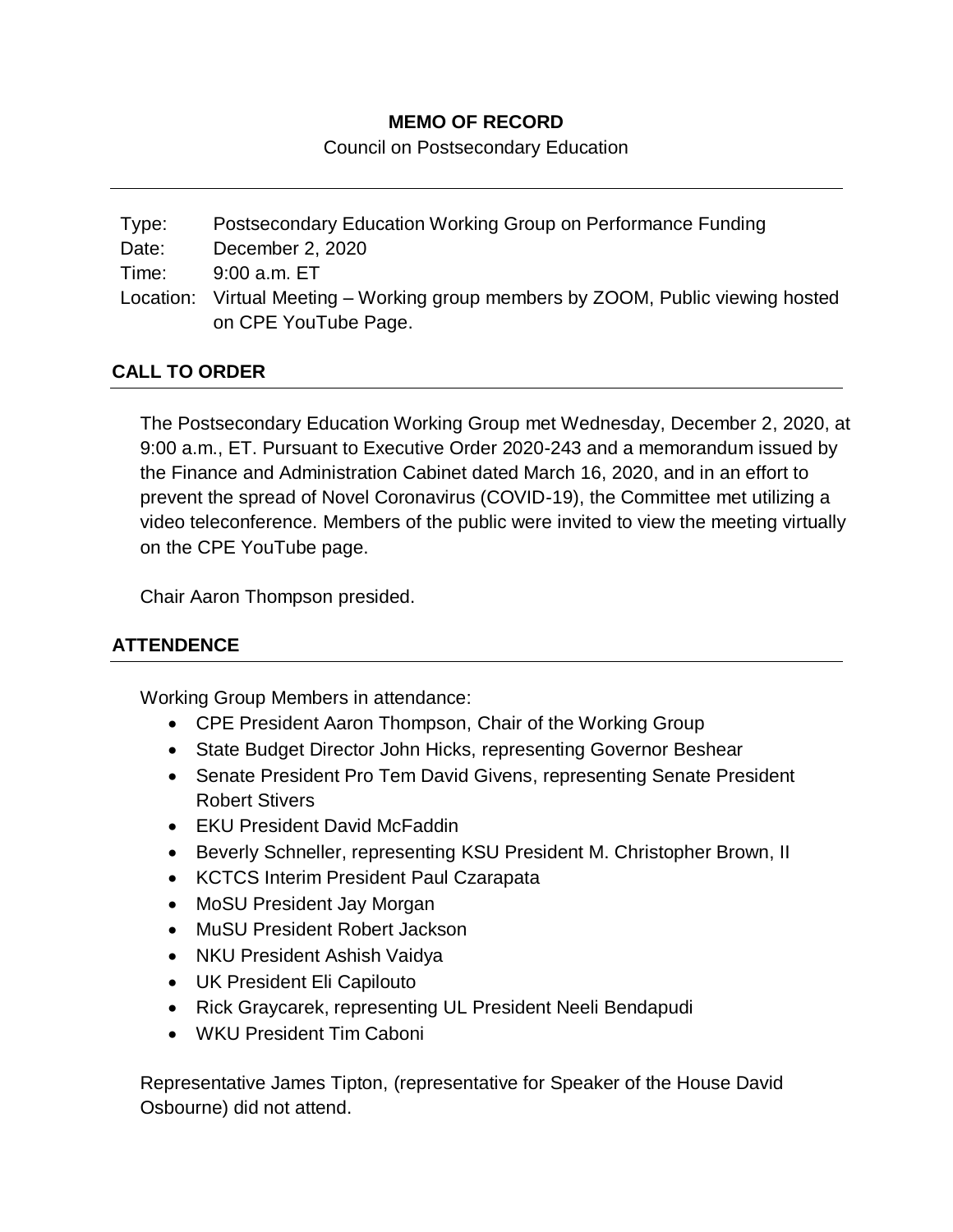Presenting CPE staff member in attendance: Dr. Bill Payne, Vice President for Finance and Administration

Heather Faesy, CPE Senior Associate of Board Relations and Special Projects, served as recorder of the memo of record.

## **GENERAL FUND FLOOR RECOMMENDATION**

Dr. Payne discussed the proposal brought forth at the last meeting and provided additional observations, comments and considerations that group should consider. After a thorough discussion on the various components, the group unanimously moved to approve the following final proposal:

- A General Fund appropriation floor ("Floor 21") should be established for each public postsecondary institution that equals each institution's revised net General Fund appropriation for fiscal year 2020‐21 (FY21) less appropriations for FY21 Mandated Programs.
- The General Assembly is in no way constrained by the proposed General Fund floor for each institution in the event that a budget reduction is necessary.
- Policymakers should prioritize maintaining each institution's General Fund floor over providing new funds for performance funding.
- Mandated program appropriations should continue to be line-itemed in appropriations bills and are subject to increase or decrease.
- Going forward, there should be no redistribution of base funding among postsecondary institutions, which means the institutions will not provide stop loss contributions to the Postsecondary Education Performance Fund (PEPF).
- Therefore all funding in the PEPF will be appropriations provided by the General Assembly.
- CPE will use the existing public university funding model, and KCTCS will use the existing two‐year college model, with no changes, to distribute any new funding appropriated to the PEPF.